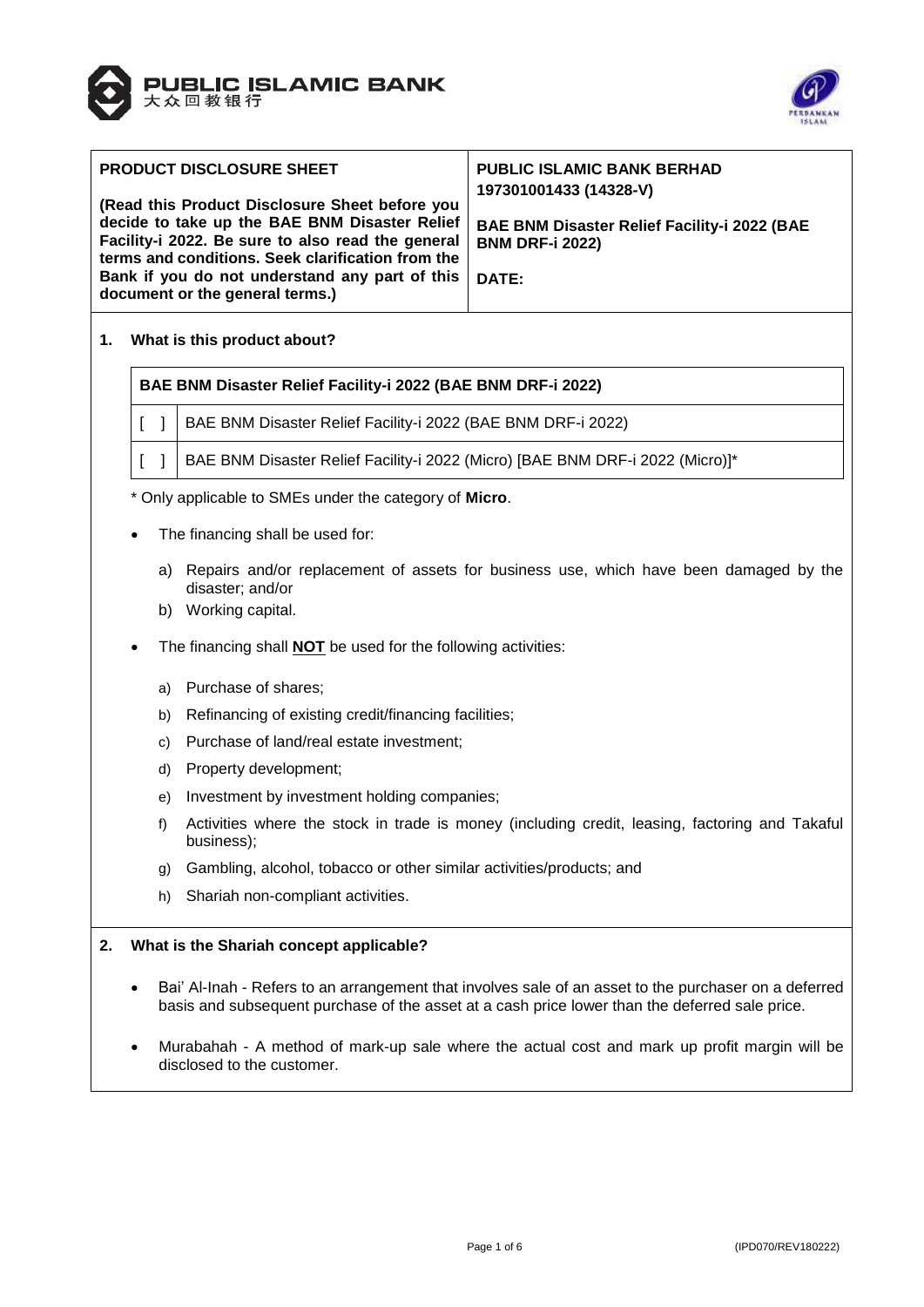



## **3. What do I get from this product?**

| (a) BAE BNM DRF-i 2022<br>(b) BAE BNM DRF-i 2022 (Micro) |    |        |   |  |
|----------------------------------------------------------|----|--------|---|--|
| Financing Amount/Bank's Purchase Price                   |    | $:$ RM |   |  |
| Margin of Financing (M/F %)                              |    |        | % |  |
| Takaful                                                  |    | RM     |   |  |
| Tenure (Years)                                           |    |        |   |  |
| <b>Profit Rate</b>                                       |    |        |   |  |
| <b>Bank's Sale Price</b>                                 | t. | RM     |   |  |
| <b>Profit Rate</b>                                       | ٠  |        | % |  |

# **4. What are my obligations?**

| Rate                                        | %)<br>(Profit Rate $=$ |
|---------------------------------------------|------------------------|
| Monthly instalment from 7th month onwards   | RM                     |
| Total profit cost at the end of<br>vears    | RM                     |
| Total payment amount at the end of<br>vears | RM                     |

Note:

- 1. During the first six (6) months moratorium period, profit is non-compounding and is amortised throughout the financing tenure.
- 2. Total payment amount may vary if profit rate/profit spread changes.
- 3. Refer to financing payment schedule for subsequent years' monthly instalment.
- 4. The above is accurate only if the profit rate remains unchanged.

#### **5. What are the fees and charges I have to pay?**

- 5.1 Stamp Duty (if applicable)
	- As per the Stamp Act 1949 (Revised 1989).
- 5.2 Guarantee Fee
	- 0.5% per annum on the coverage amount (payable to Credit Guarantee Corporation Malaysia (CGC).
	- Guarantee fee shall commence from the guarantee effective date and it is embedded in the chargeable financing rate.

For full list of fees and charges, please visit our website at [www.publicislamicbank.com.my.](http://www.publicislamicbank.com.my/)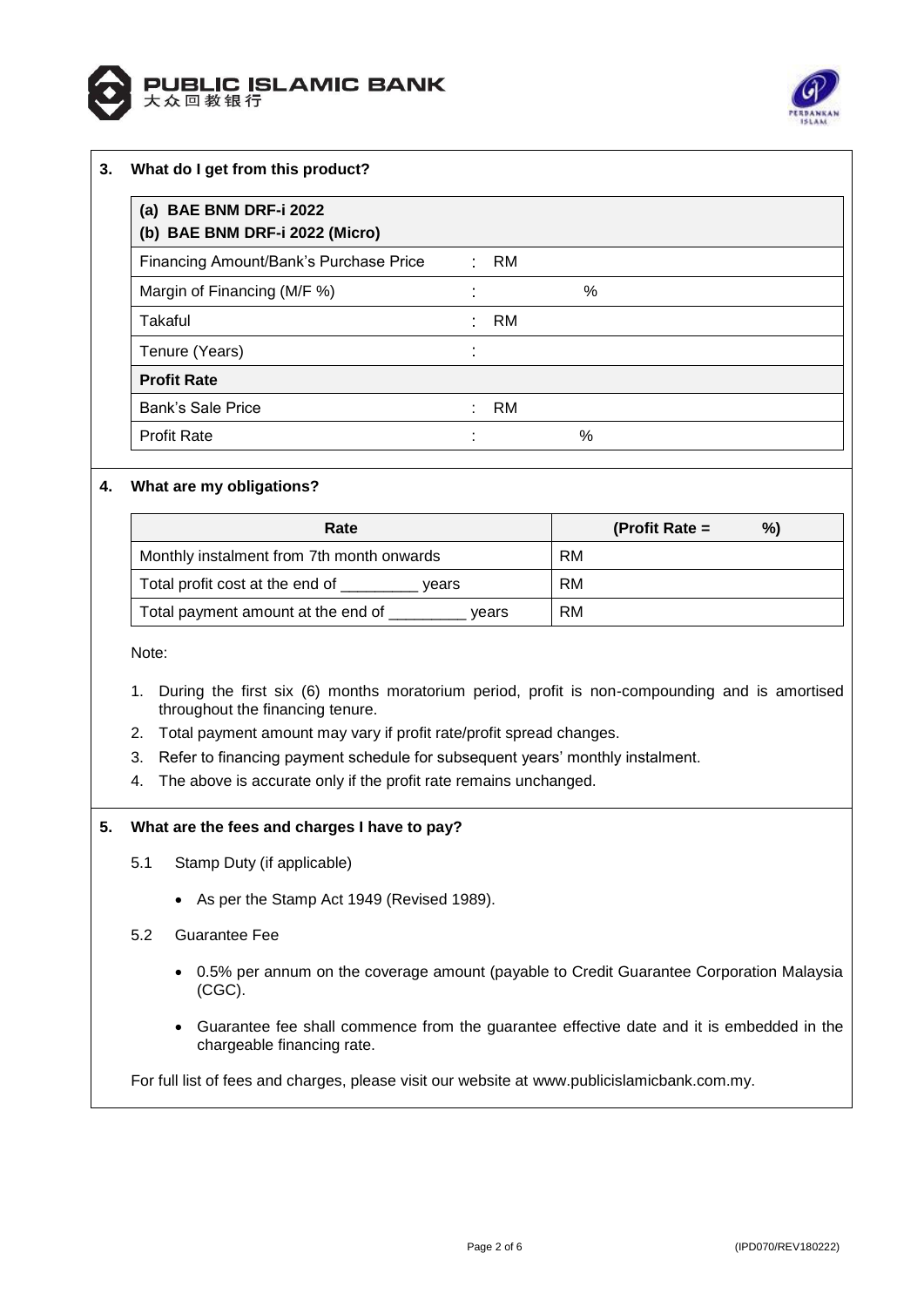



## **6. What if I fail to fulfil my obligations?**

- 6.1 Unless otherwise stipulated under the respective type of facility, in the event of default the Bank reserves the right to impose the following:
	- a) For failure to pay any instalments of the facility(ies) from date of the first disbursement until the date of the maturity of the facility(ies), the *ta'widh* (compensation) rate that shall be applied is one per cent (1%) per annum on any overdue amount, or any such rate as approved by Bank Negara Malaysia.

Formula for *ta'widh* on overdue instalment(s) is as follows:

Overdue Instalment(s) X *Ta'widh* Rate X No. of Overdue Day(s) 365

b) Please take note that if your account remains in arrears and upon recall of the facility or brought to court for judgement before maturity date, late payment charge of 1% p.a. on the remaining outstanding balance will be imposed.

Outstanding Balance X 1% p.a. X No. of Overdue Day(s) 365

 $\degree$  For failure to pay any instalments and which failure continues beyond the maturity date of the facility(ies), the compensation rate that shall be applied is the Bank's Average Financing Rate\* (AFR) on the outstanding balance or any such rate as approved by Bank Negara Malaysia.

The formula for late payment charge after maturity is as follows:

# Outstanding Balance X AFR X No. of Overdue Day(s) <u>365 - Johann Barnett, amerikansk politik (</u>

- Also known as "Combined Rate" which consist of two (2) elements namely *ta'widh* and *gharamah*. *Ta'widh* refers to the amount that may be compensated to the Bank based on actual loss incurred due to default while *gharamah* refers to the penalty charged on the defaulters over and above the *ta'widh*.
- d) The Bank shall not compound the compensation payable to the principal amount/financing amount.
- 6.2 A Guarantee Fee of 0.5% per annum on the coverage amount is payable to Credit Guarantee Corporation Malaysia (CGC). The Guarantee Fee shall commence from the guarantee effective date. The said Guarantee Fee is embedded in the chargeable financing rate. In the event that the facility is cancelled by you after the Bank has paid the total Guarantee Fee for the entire year, the Bank reserves the right to recover from you one year's guarantee fee amounting to 0.5% per annum of the amount guaranteed by any approved method the Bank determines including by debiting your account with the Bank with twenty-one (21) calendar days prior written notice to you.
- 6.3 The Bank has the right at any time without notice to you to debit your Current/Savings Account with us towards payment of the monthly payment of the financing and any other charges and/or fees incurred in the granting of the financing including Takaful contribution, quit rent, assessment, cost of an updated/revised valuation reports, fees for searches, legal fees for preparation and perfection of security documents by Bank's solicitors, legal costs incurred in relation to enforcement of security/ recovery cost and any other cost or expenses incidental thereto.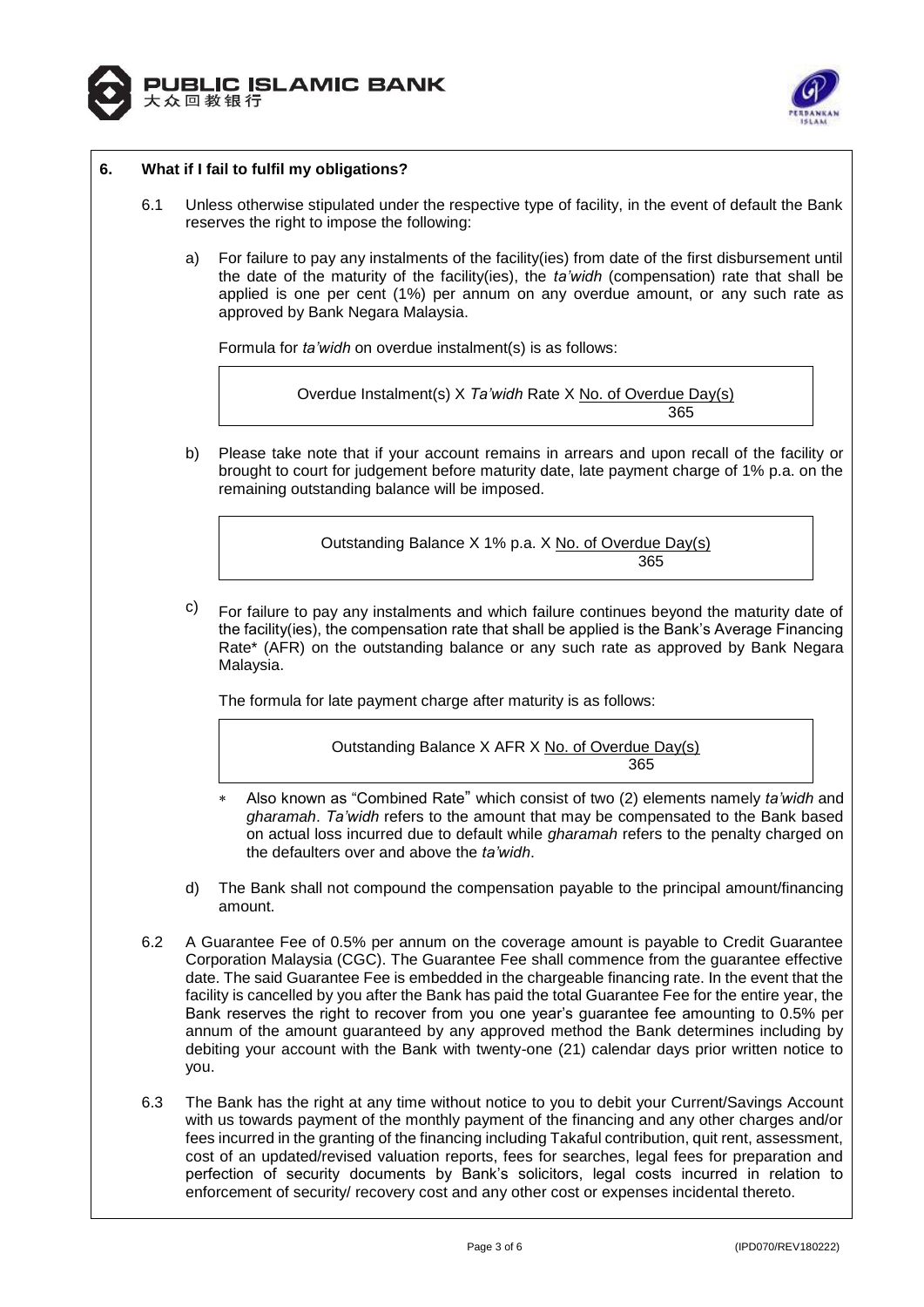



#### **6. What if I fail to fulfil my obligations?, cont.**

- 6.4 The financing tenure shall be up to seven (7) years or such other term as determined by Bank Negara Malaysia, including six (6) months of moratorium on both principal and profit payments.
- 6.5 If the financing tenure extends into retirement, you are to advise us on your plans to service the monthly payment after your retirement.
- 6.6 You are to furnish us all relevant information regarding financing taken from all financial institutions, cooperatives, building societies, credit companies and merchants that provide credit sales, etc. and to fully and accurately disclose material information that has a bearing on our financing decision. Failure by you to disclose essential and correct information in the financing application as well as the consequences of providing incomplete or incorrect information may lead to a higher financing rate or rejection of your financing application.
- 6.7 Legal action will be taken if you fail to respond to reminder notices.
- 6.8 Legal action against you may affect your credit rating leading to financing being more difficult or expensive to you.
- 6.9 Under specific circumstances where the customer is not contactable, the Bank's obligation is considered to be fulfilled if such notice has been sent to the last known address of the customer at least seven (7) calendar days in advance.

#### **Other terms and conditions**

- 1) You may select to use Bank's panel lawyers/Takaful operators/valuers.
- 2) On case to case basis depending on your credit assessment by the Bank, you may be required to provide a guarantor.

# **7. What if I fully settle the financing before its maturity?**

- The Bank will offer rebate (ibra') on the remaining unearned profit.
- Rebate (Ibra') refers to an act by a person relinquishing his rights to collect payment due from another person. The bank may grant rebate (ibra') to customers of a sale based financing who settled their facility prior to the agreed settlement period as stipulated in the agreement.

#### Calculation Example:

| a) | Rebate (Ibra')               |     | $=$ Deferred profit - Early settlement charges                                                                                      |
|----|------------------------------|-----|-------------------------------------------------------------------------------------------------------------------------------------|
|    | Example                      | $=$ | RM98,167.98 - RM0.00                                                                                                                |
|    |                              | $=$ | RM98,167.98                                                                                                                         |
| b) | Settlement amount<br>Example |     | $=$ Outstanding selling price + Instalments due - Rebate (Ibra')<br>$=$ RM267,766.53 + RM2,028.53 - RM98,167.98<br>$=$ RM171,627.08 |

No Early Settlement Fee will be charged.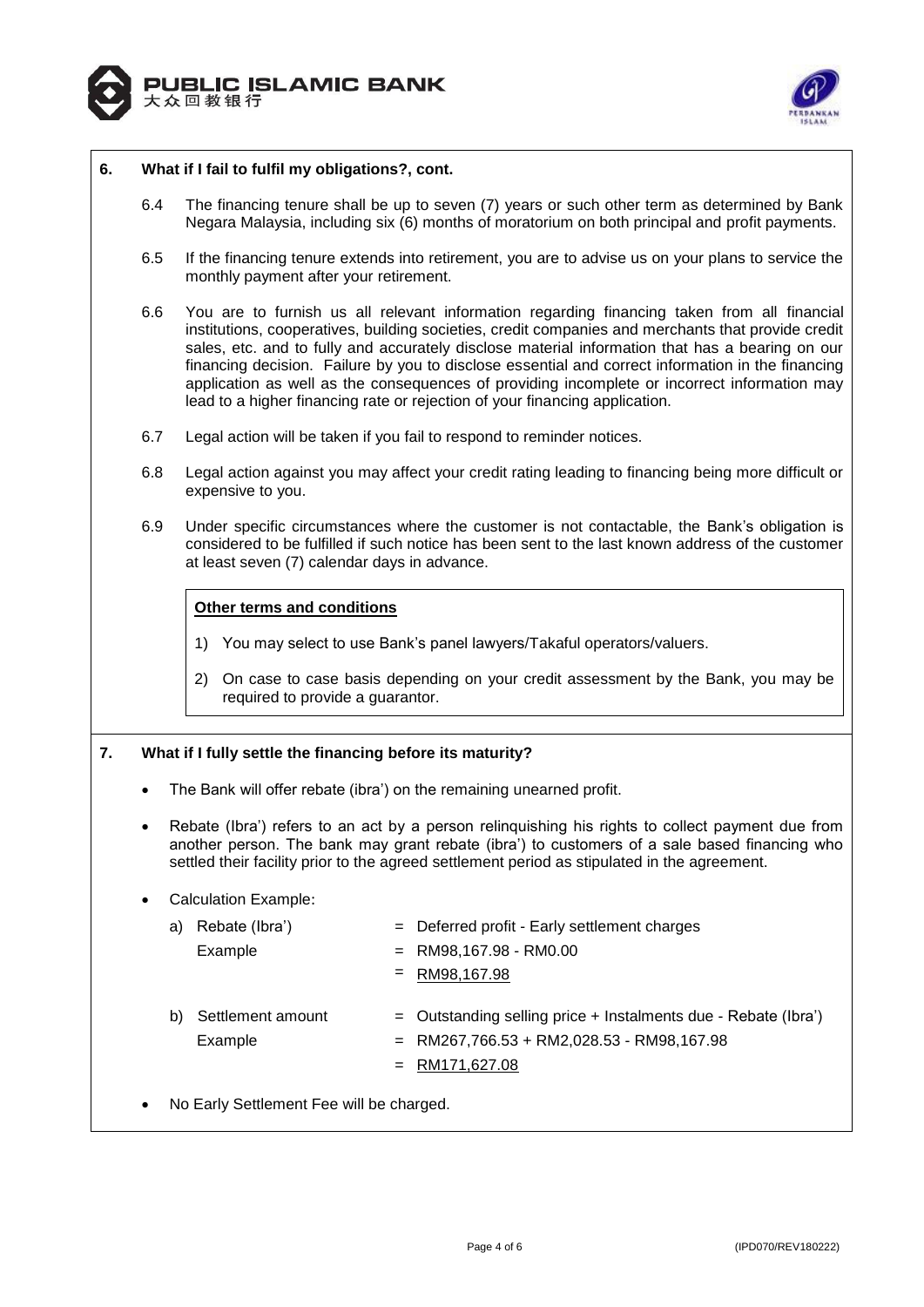



## **8. Do I need any Takaful coverage?**

| Mortgage Reducing Term Takaful (MRTT)            |  | II Yes  |  | II NO |
|--------------------------------------------------|--|---------|--|-------|
| Business Financing Reducing Term Takaful (BFTTR) |  | [ ] Yes |  | II NO |
| Fire/House Holder/House Owner Takaful            |  | II Yes  |  | II NO |

Note: The customer can refer to the Branch on the list of panel Takaful operators. The Bank may provide quotations for any compulsory Takaful offered by the Bank's panel of Takaful operators but the customer is free to use the service of non-panel Takaful operators. However, only the amount from Takaful providers approved by the Bank may be financed.

#### **9. What are the major risks?**

 In the event that the Government of Malaysia vary or amend any terms and conditions including the amount of guarantee, the Bank reserves the right to cancel the facilities or restructure the facilities subject to the new terms and conditions.

#### **10. What do I need to do if there are changes to my contact details?**

 It is important that you inform us (written notice to be sent to the account holding branch) of any change in your contact details to ensure that all correspondences reach you in a timely manner.

#### **11. Where can I get assistance and redress?**

- If you have difficulties in making payments, you should contact us earliest possible to discuss payment alternatives.
- If you wish to complain on the products or services provided by us, you may contact us at:

| <b>Public Islamic Bank Berhad</b><br>25th Floor, Menara Public Bank<br>146 Jalan Ampang<br>50450 Kuala Lumpur |                                      |
|---------------------------------------------------------------------------------------------------------------|--------------------------------------|
| <b>Telephone</b>                                                                                              | 1-800-22-5555                        |
| Fax                                                                                                           | 03-2162 2224                         |
| E-mail                                                                                                        | islamicbkg@publicislamicbank.com.my  |
| Website                                                                                                       | https://www.publicislamicbank.com.my |

 Alternatively, you may seek the services of Agensi Kaunseling dan Pengurusan Kredit (AKPK), an agency established by Bank Negara Malaysia to provide free services on money management, credit counselling, financial education and debt restructuring for individuals. You can contact AKPK at:

**Tingkat 8, Maju Junction Mall 1001, Jalan Sultan Ismail 50250 Kuala Lumpur Telephone** : 03-2616 7766 **E-mail** : enquiry@akpk.org.my